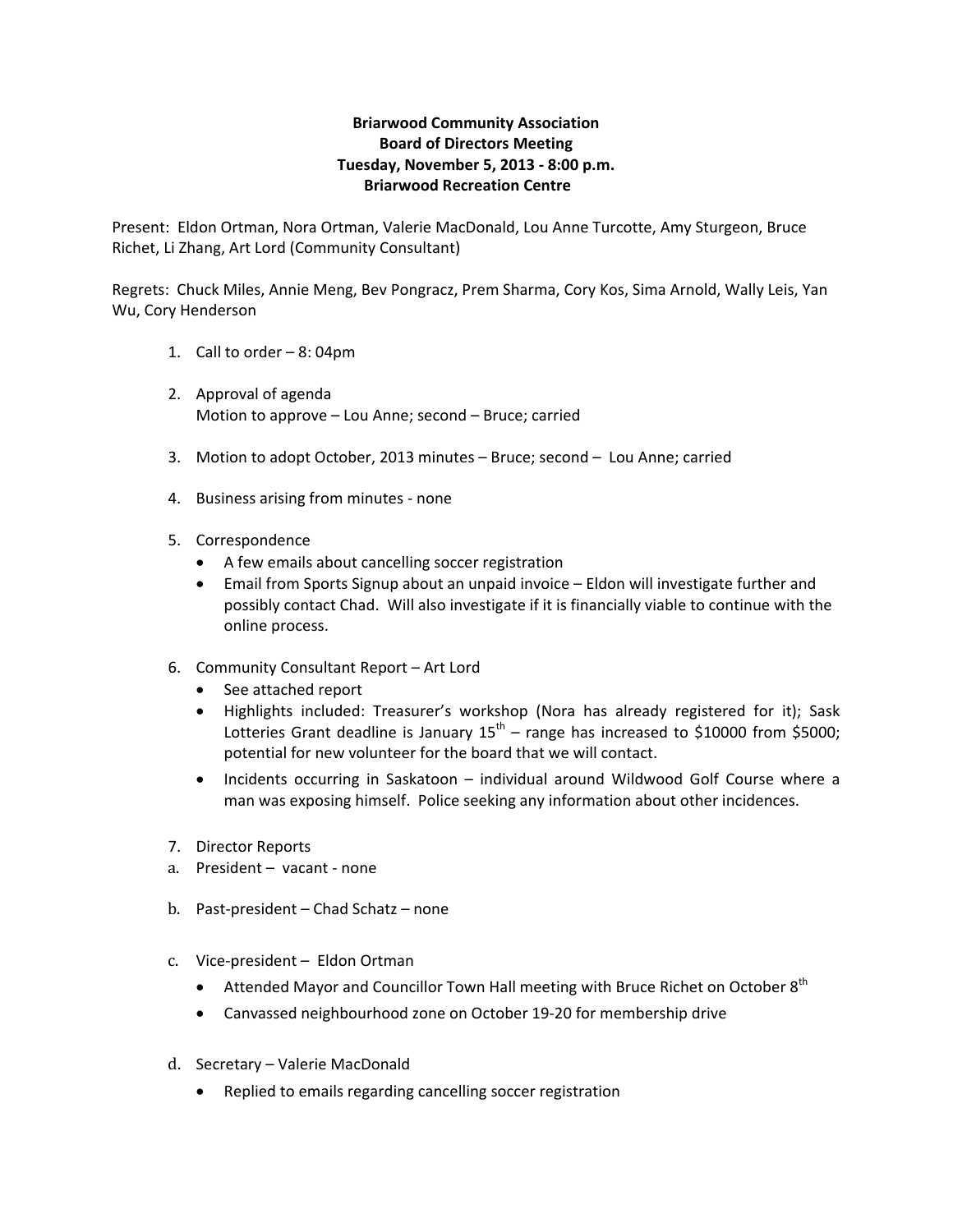- e. Treasurer Nora Ortman
	- See financial report
- f. Indoor Program Coordinator Sima Arnold ‐ none
- g. Team Sports Coordinator vacant ‐ none
- h. Communications Coordinator Li Zhang
	- Updated website with the following additions: Job opportunities of Elections Saskatchewan in Current News, Girls in Motion program in Current News, October meeting minutes
	- Eldon asked about updating the board member list on the website. Val will send updated list to Li.
- i. Civics Coordinator Bruce Richet
	- Attended the Mayor and Councillor Town Hall meeting with Eldon Ortman on Oct 8<sup>th</sup>
	- Four entrance signs were received from the fabricator. Buried lines locates were secured from Sask 1<sup>st</sup> Call and City of Saskatoon Parks irrigation. Installation contractor was engaged October 23rdand installation completed by October 29<sup>th</sup>. Special effort was required to place concrete pads at each and freeze protection initiated. Signs are ready for use.
	- Signs can be made and changed throughout the year. Sign measures 30x36inches 40% of the sign is supposed to include BCA signage. They will hold similar signs to what we had previously.
	- Investigation of long‐term rehabilitation of the 4 Community Identification signs. Program recommended totals near \$5000. Discussions over the winter months need to be held with City on responsibility.
	- Assisted Amy with the volunteer discussion for the BCA Membership Drive and canvassed for my local area.
	- This month will have regular meetings with Infrastructure Services and Parks as O&M work continues.
	- Follow-up on existing signage rehabilitation with the City for responsibility

*Motion:* to authorize payment for installation of 4 signs to Norwes Construction Ltd for \$4874.10 – Bruce; Nora ‐ second; carried.

- j. Parks and Green Space Coordinator Cory Henderson ‐ none
- k. Volunteer/Membership Coordinator Amy Sturgeon
	- Coordinated the membership drive
	- Found volunteers (4 community members, 9 board members)
	- Booked the Pennco sign for the month of October (it should be removed early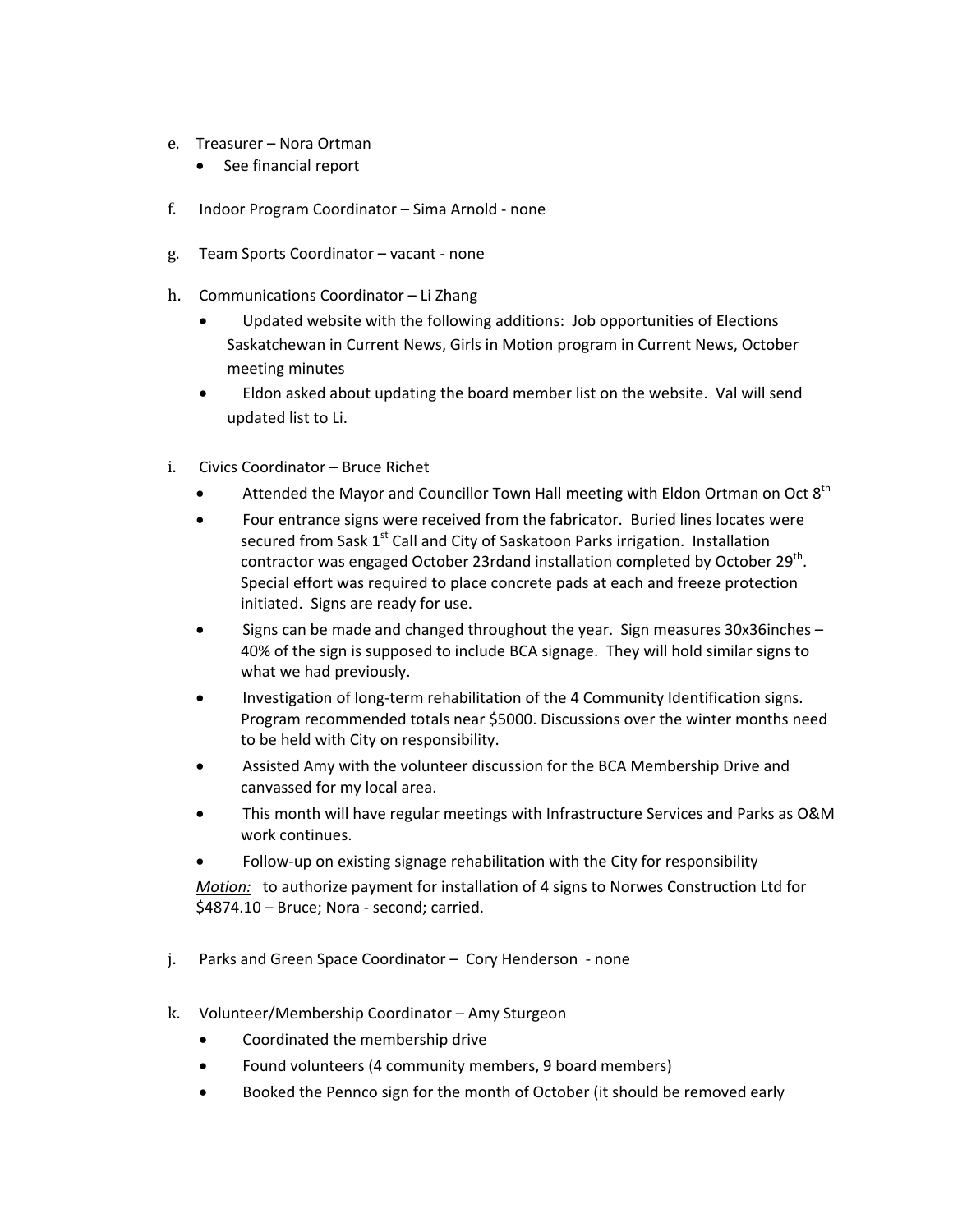November)

- Assembled canvassing kits for each volunteer
- Organized a small kick off in the Community Centre for Volunteers to collect their kits. (Myself, 2 board members and 2 community members attended)
- Reconciled the kits as they were turned in, all cash and cheques turned over to Nora (November  $2^{nd}$ )
- The membership drive generated a total of 128 memberships. To date we have sold 35 memberships online.
- l. Rink Coordinator Chuck Miles ‐ none
- m. Recreation Centre Lou Anne Turcotte
	- Answered emails about rentals, coordinated key & cheque pickup and drop off
	- Checked rec centre after rentals and coordinated cleaning
	- 4 rentals in October
- n. Social Bev Pongracz ‐ for September/October
	- BBQ in the park in Sept went well. Date works well as is after long weekend, but there is also a Rider game‐ next year will plan for 11‐2.
	- Added a set of games for older children, which seemed to go over well. Facepainter was also a success this year, having craft table at same spot gave children something to do while they waited their turn.
	- Wide Open puppet theatre did 2 performances, appeared to be well received for the younger people.
	- Unable to get candy floss machine this year‐ next year will do candy floss and snow cones and no popcorn
	- Was difficult to find enough volunteers, will start earlier next year.
	- Upcoming Events December
	- Children's party is booked for Sunday December  $15<sup>th</sup>$  3PM-430pm at the BCC. Wacky Wizard is a 45 min presentation for children approx 4‐12y of age. He needs 30 min to set up prior to any children coming. Would like to serve a small snack as well, and have Christmas cookie decorating station(s) set up for after the entertainment. Free with up to date Briarwood membership, 5.00 per child if no membership
	- Adult Christmas Party‐ microbrewery wine and cheese‐ have not yet booked
- o. Director‐at‐large Prem Sharma ‐ None
- p. Director‐at‐large Annie Meng None
- q. Director‐at‐large Wally Leis None